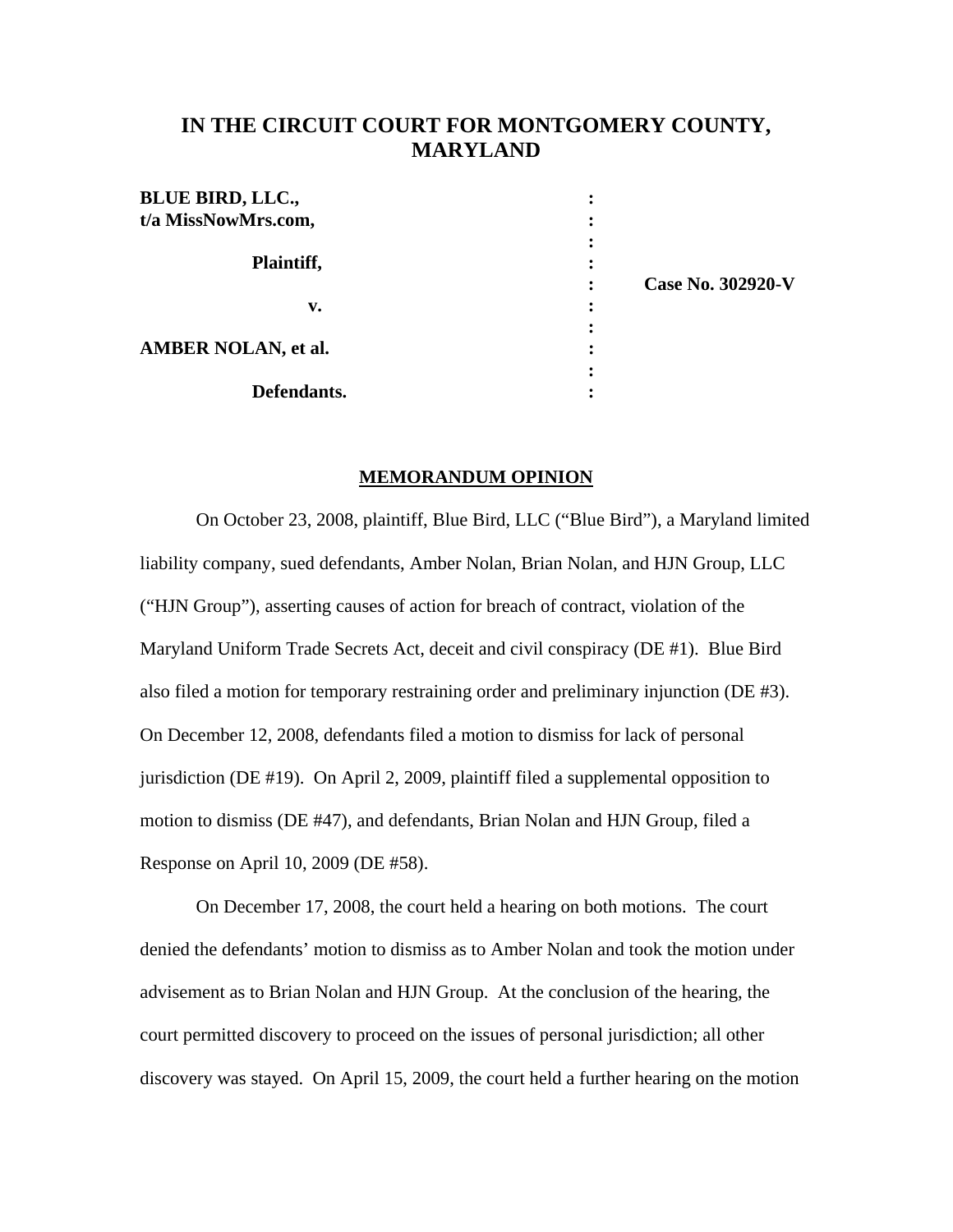to dismiss for lack of personal jurisdiction and denied the motion as to defendants, Brian Nolan and HJN Group. The reasons for the court's rulings are set forth below.

Plaintiff filed a first amended complaint on February 11, 2009, which added additional facts as to personal jurisdiction and included an additional defendant, Antony Radbod. (DE #34). The amended complaint alleges five causes of action: Count I, breach of fiduciary duty; Count II, violations of the Maryland Uniform Trade Secrets Act; Count III, deceit; Count IV, unfair competition; and Count V, civil conspiracy.

# **I. THE PARTIES' CONTENTIONS**

According to the amended complaint, the plaintiff operates an internet business that facilitates changing customer's names on state and federal licenses and records. (Am. Complaint, ¶ 7). The plaintiff developed proprietary forms, processes, and instructions to enable an efficient name change process. This information is located in a secure area of the website and can only be accessed by clients who pay the required fee and electronically accept an agreement titled Terms of Use ("Agreement"). (Am. Complaint, ¶¶ 8, 9). The Agreement provides that the customer may not copy, reproduce, distribute, or create derivative works from any information, content, software or material provided through the secure area of the Website. (Am. Complaint, ¶ 10). The Agreement also explicitly states that the laws of the State of Maryland shall govern the Agreement, and that the parties to the Agreement consent to jurisdiction and venue exclusively in the State of Maryland. (Am. Complaint, ¶ 10).

The plaintiff alleged that on August 16, 2007, defendant, Amber Nolan, purchased Blue Bird's services, accepted the Agreement, and thereafter, conspired with defendants, Brian Nolan and Antony Radbod to misappropriate information from the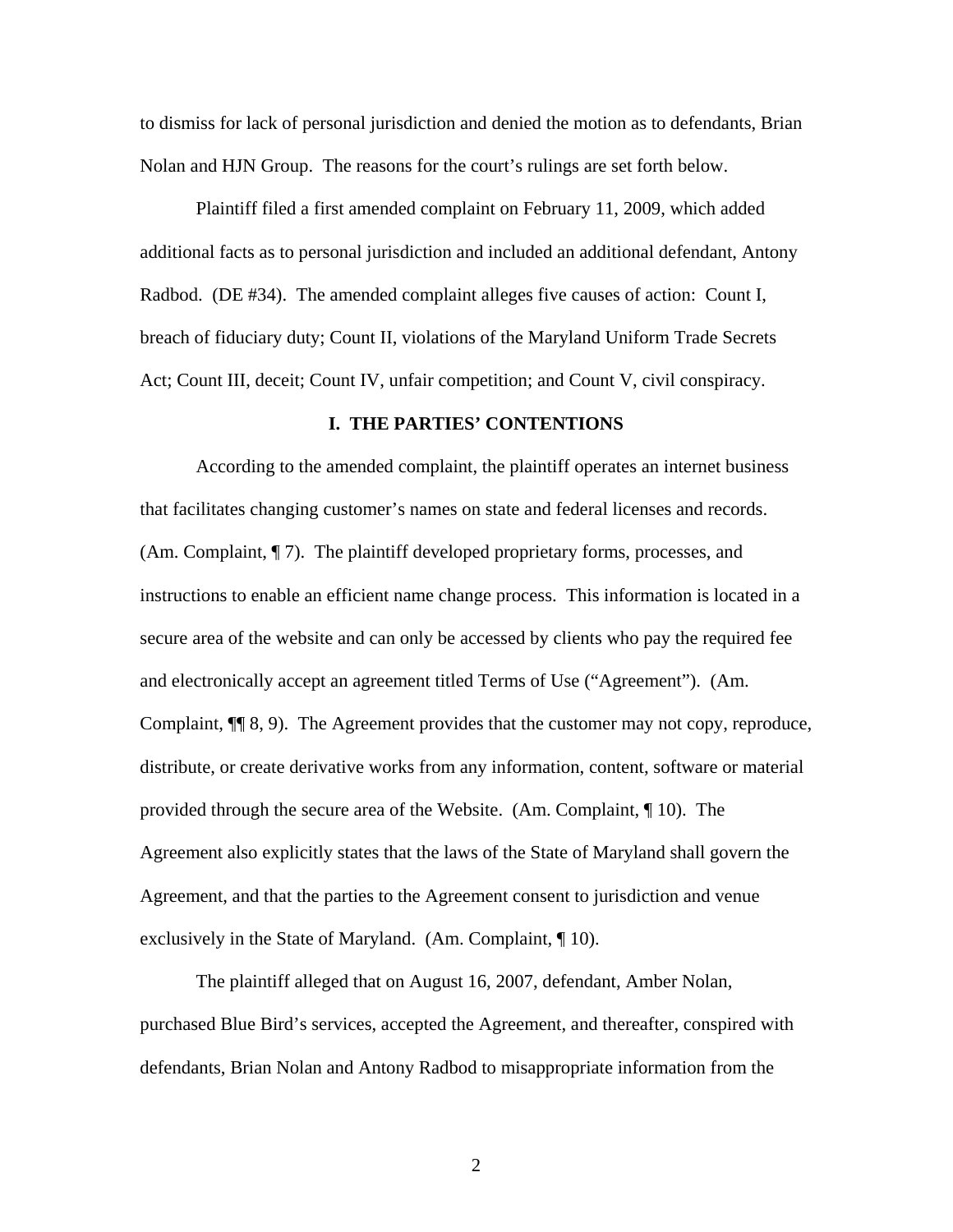secure area of the plaintiff's Website and use that information to create a competing website. (Am. Complaint  $\P$  13). The plaintiff also alleged that on October 25, 2007, defendants, Antony Radbod or Brian Nolan, purchased Blue Bird's services with the intent to acquire confidential and proprietary forms, instructions, processes and programs created and owned by the plaintiff. Using the two accounts, the defendants accessed driver's license forms and information for all 50 states plus the District of Columbia. (Am. Complaint,  $\P$  18, 20, 21). Further, the plaintiff alleged that the defendant, Brian Nolan, acted in furtherance of the alleged conspiracy, by designing and implementing an internet business that would directly compete with plaintiff using plaintiff's propriety information, property and marks. (Am. Complaint, ¶ 25).

 Defendants contend that the court may not lawfully exercise personal jurisdiction over either of them because neither has or had sufficient contacts with Maryland. (DE #19, 58). Further, defendants assert that the plaintiff failed to establish that Antony Radbod purchased Blue Bird's services, and even if Antony Radbod did purchase the services, plaintiff failed to establish a connection or partnership between Antony Radbod and Brian Nolan or HJN Group.<sup>1</sup> Additionally, defendants contend that plaintiff failed to prove the alleged conspiratorial actions between Amber Nolan, Brian Nolan, and HJN Group, therefore, making the exercise of personal jurisdiction under the conspiracy theory of jurisdiction improper. In response to the motion to dismiss, plaintiff proposed three different theories of personal jurisdiction with regard to defendants, Brian Nolan and HJN Group. First, plaintiff contends that each of the defendants is bound by the consent to jurisdiction in the terms of use agreement under both the agency theory of

<sup>&</sup>lt;sup>1</sup> Antony Radbod has not filed a Motion to Dismiss for Lack of Personal Jurisdiction, and as such, the court will make no finding as to the exercise of personal jurisdiction over him.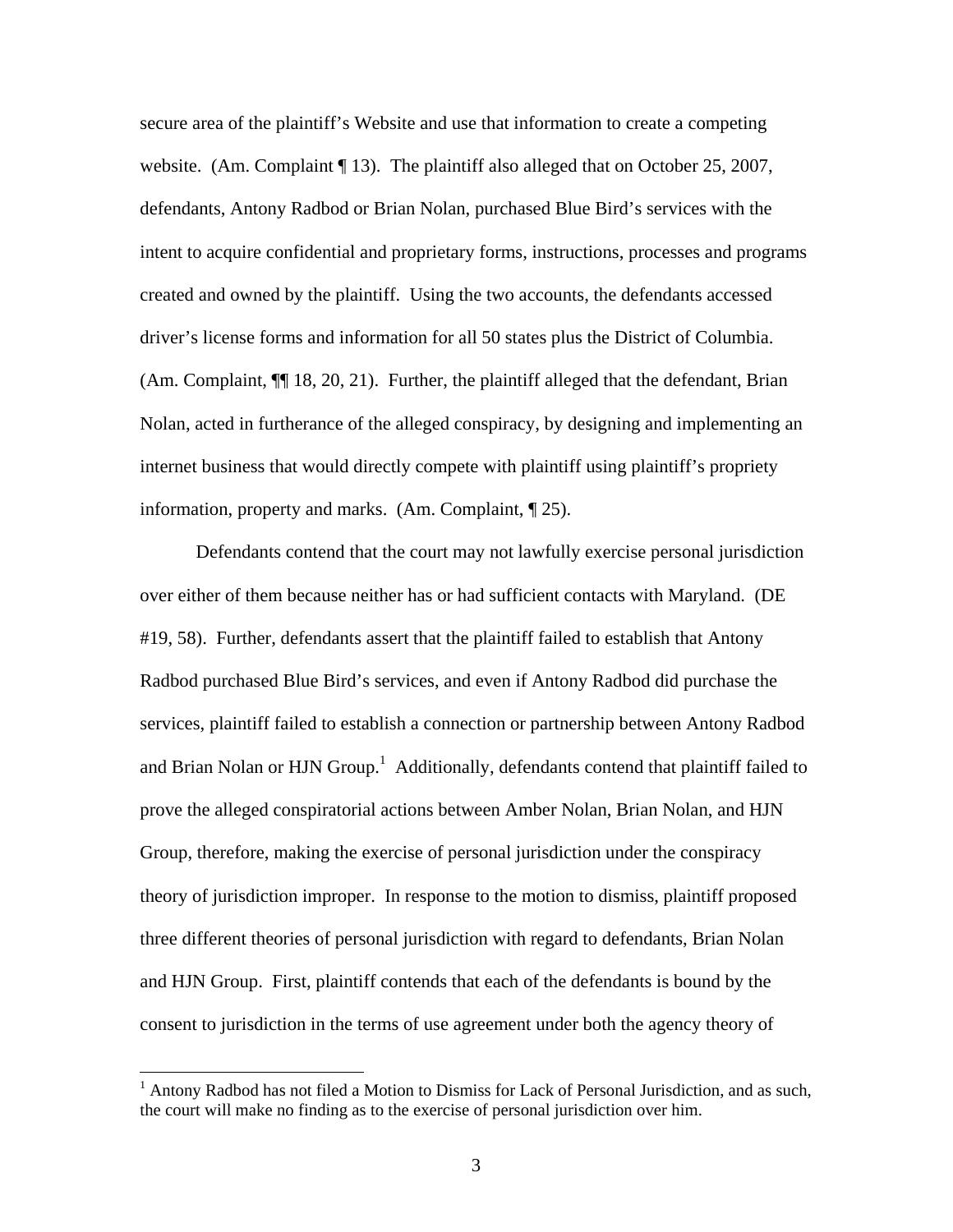jurisdiction and the conspiracy theory of jurisdiction. Next, plaintiff argues that defendants are subject to personal jurisdiction pursuant to two separate provisions of the Maryland Long Arm Statute, sections  $6-103(b)(1)$  and  $(b)(3)$  of the Courts and Judicial Proceedings Article.

# **II. DISCUSSION**

 Without a doubt, the internet has changed the face of business; it allows individuals to communicate, conduct business, or casually browse across state lines and international borders without leaving their desk. *See e.g., Cole-Tuve, Inc. v. Am. Machine Tools Corp.,* 342 F. Supp. 2d 362 (D. Md. 2004); *Premedics, Inc. v. Zoll Medical Corp. et al., 2007 U.S. Dist. LEXIS 75433, \*10-11(M.D.Tenn. 2007).*<sup>2</sup> Often parties to an internet contract never meet; much less physically enter the state that governs the contract. *See Bancroft & Masters, Inc. v. Augusta Nat'l Inc.,* 223 F.3d 1082, 1086 (9th Cir. 2000) ("Engaging in commerce with residents of the forum state is not in and of itself the kind of activity that approximates physical presence within the state's borders."). The law surrounding personal jurisdiction and the internet is evolving, and internet businesses are being treated in almost the same fashion as brick and mortar establishments. For example, the Court of Appeals has held that "conducting business in Maryland that involves supplying computer programs or information to Maryland residents will be treated in the same manner as if the programs and information were tangible goods or services provided by a business." *Beyond Systems*, 388 Md. at 25-26.

 $\overline{a}$ 

<sup>2</sup> *See generally* A. Benjamin Spencer, *Jurisdiction and the Internet: Returning to Traditional Principles to Analyze Network-Mediated Contacts,* 2006 U. Ill. L. Rev. 71 (2006). For a general discussion on the advancements of technology and the impact on the law *see* Stacy M. Chaffin, Comment, *The New Playground Bullies of Cyberspace: Online Peer Sexual Harassment*, 51 How.L.J. 773 (2008).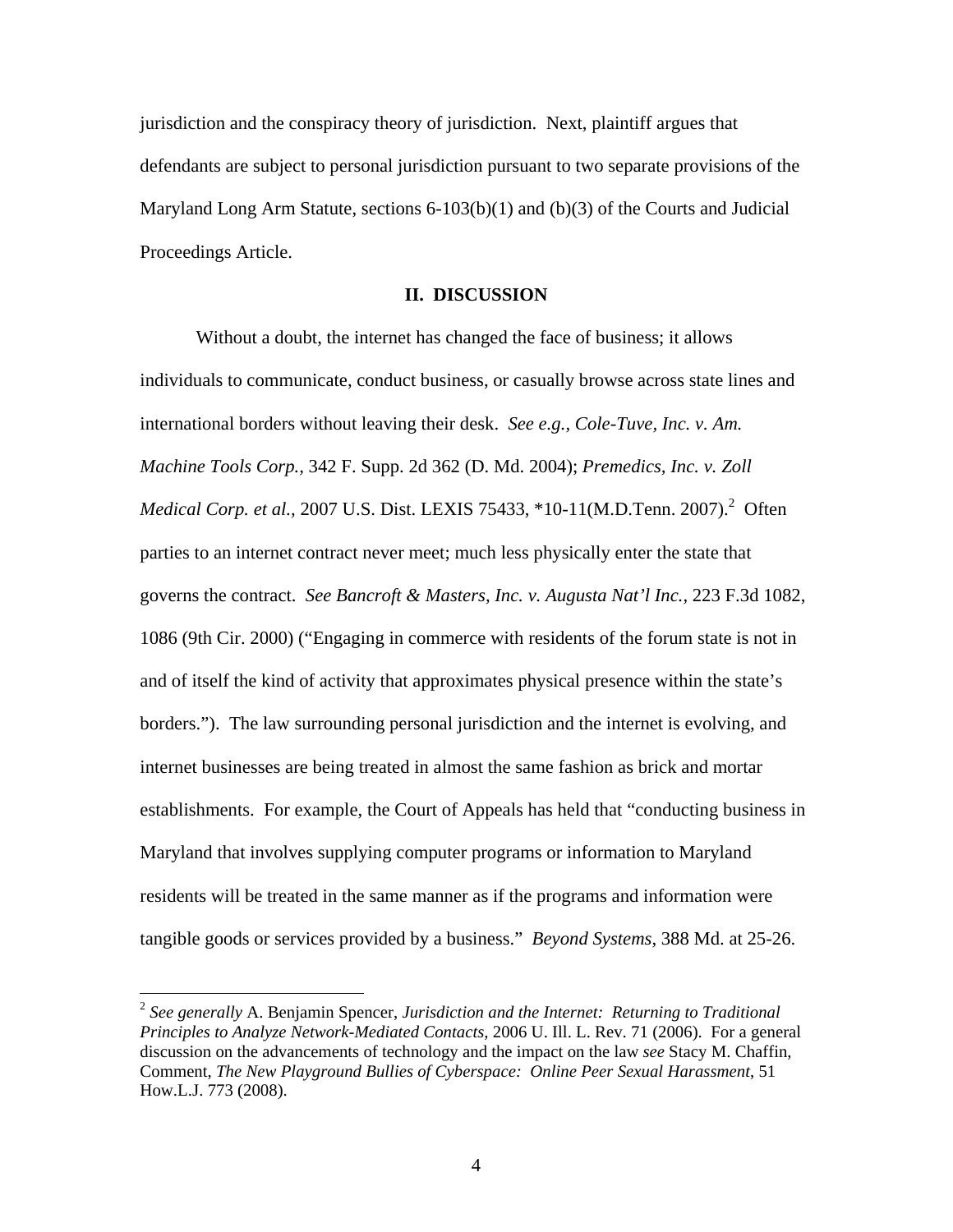In this case, the court must decide whether it can exercise personal jurisdiction over defendants whose only contact with the forum state occurred over the internet.

## **A. Governing Legal Standards**

 On a motion to dismiss for lack of personal jurisdiction, the court may receive evidence without converting the motion to one for summary judgment under Rule 2-501. *Bond v. Messerman*, 391 Md. 706, 718 (2006). "If facts are necessary in deciding the motion, the court may consider affidavits or other evidence adduced during an evidentiary hearing." *Beyond Systems, Inc. v. Realtime Gaming Holding Co*., 388 Md. 1, 12 (2005)(footnote omitted).

The court engages in the now familiar two-part analysis when a defendant moves to dismiss for lack of personal jurisdiction. First, the court must determine whether the allegations of the compliant fairly invoke any of the provisions of the long-arm statute. *Beyond Sys. v. Realtime*, 388 Md. 1, 15 (2005); *Geelhoed v. Jensen*, 277 Md. 220, 224 (1976). Second, the court must determine, even so, whether the exercise of personal jurisdiction in the forum state would comport with Due Process. *See Republic Properties Corp. v. Mission West Properties, LP*, 391 Md. 732, 760-61 (2006); *Taylor v. CSR Limited*, 181 Md. App. 363, 374-76 (2008), cert granted, 2008 Md. LEXIS 740 (Md. Dec. 19, 2008). With regard to the two-part test, Maryland courts "have consistently held that the purview of the long arm statute is coextensive with the limits of personal jurisdiction set by the *due process clause of the Federal Constitution*," thus "our statutory inquiry merges with our constitutional examination." *Beyond Sys.*, 338 Md. at 15, 22. Once challenged, the plaintiff bears the burden of demonstrating the existence of sufficient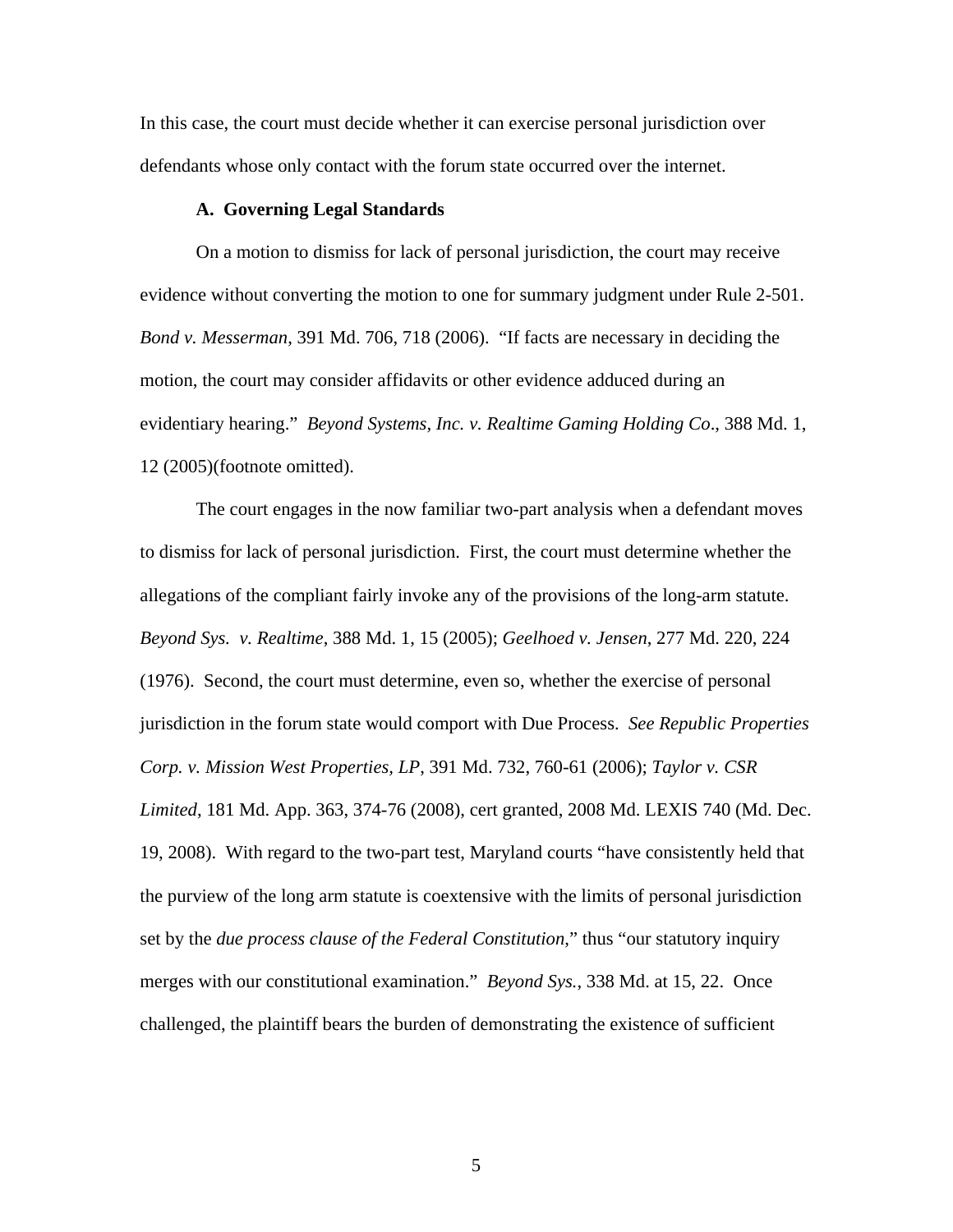facts so that the court may lawfully exercise personal jurisdiction. *Craig v. General Finance Corp. of Illinois*, 504 F. Supp. 1033, 1034 (D. Md. 1980).

In order to pass constitutional muster under the Due Process Clause, the defendant must have "minimum contacts" with Maryland such that the exercise of jurisdiction "does not offend 'traditional notions of fair play and substantial justice.'" *Int'l Shoe Co. v Washington*, 326 U.S. 310, 316 (1945) (citation omitted). The court must consider not only the "nature" of the defendants' contacts with Maryland, *Helicopteros Nacionales de Columbia, S.A. v. Hall*, 466 U.S. 408, 416-17 (1984), but also "the relationship among the defendant, the forum, and the litigation," *Shafer v Heitner*, 433 U.S. 186, 204 (1977), to determine whether the defendants "should reasonably anticipate being haled into court" in the State of Maryland. *World-Wide Volkswagen Corp. v. Woodson*, 444 U.S. 286, 297 (1980).

# **B. Validity of Click-Wrap Agreement**

 When the defendants created accounts with plaintiff's web-based service, they consented to a Terms of Use Agreement, better known as a click-wrap agreement. A click-wrap agreement is "a contract to which a user manifests his or her assent by clicking on an icon." *ESL Worlwide.com, Inc. v. Interland, Inc*, 2006 U.S. Dist. LEXIS 41935, at \*5 (S.D.N.Y. June 21, 2006). Maryland courts have yet to determine the validity of click-wrap agreements, but, as observed by the Southern District of New York, "the few courts that have had occasion to consider click-wrap contracts have held them to be valid and enforceable." *Specht et al. v. Netscape Communications Corp. et al.,* 150 F.Supp. 2d 585, 594 (S.D.N.Y. 2001), *aff'd*, 306 F.3d 17, 35 (2d Cir. 2002) (rejecting validity of click-wrap agreement pursuant to California common law and a lack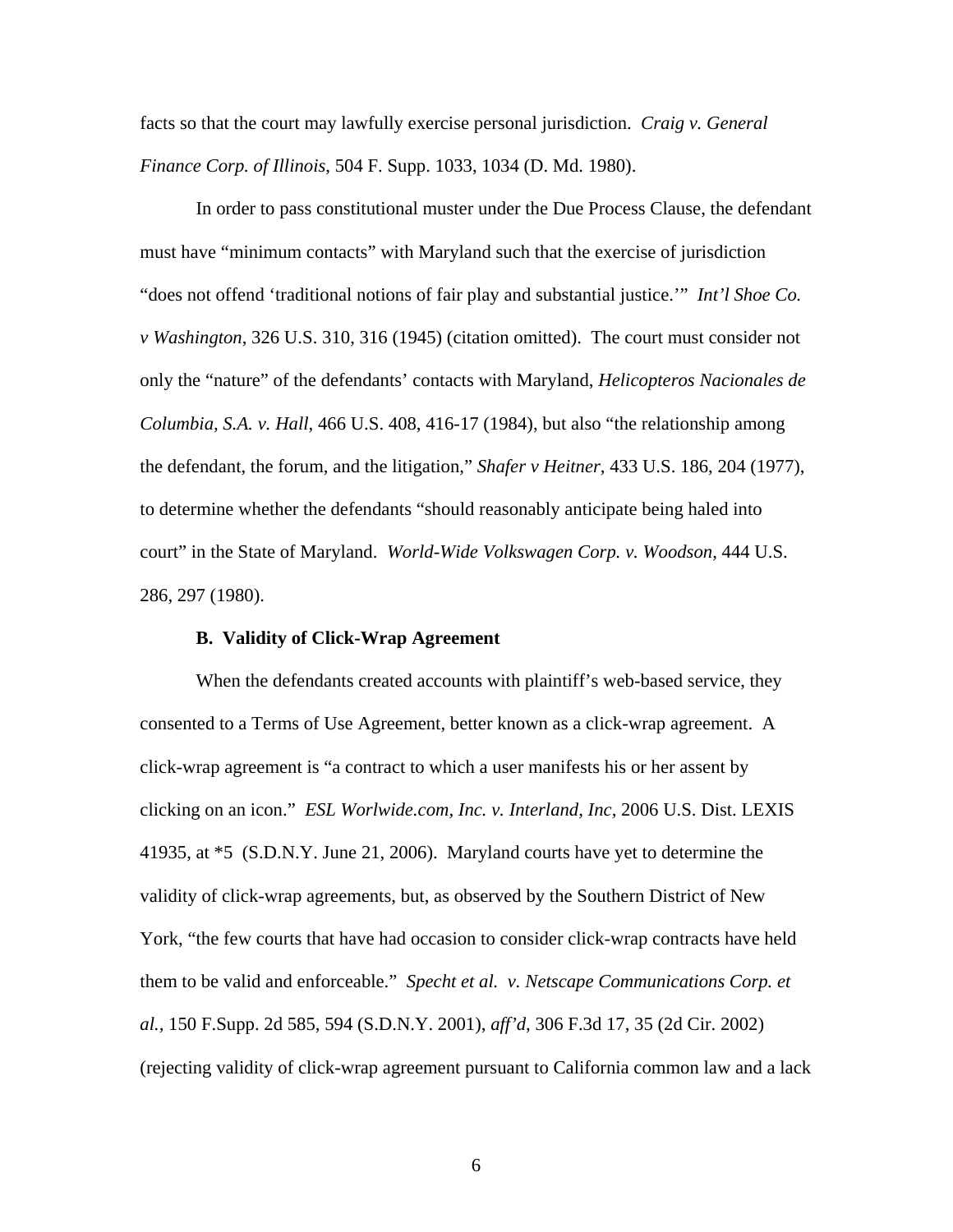of notice to defendants); s*ee also I.Lan Sys., Inc v. Netscout Serv. Level Corp.,* 183 F. Supp.2d, 328, 338 (D.Mass.2002); *Forrest v. Verizon Communications, Inv.,* 805 A.2d 1007 (D.C.2002); *Caspi v. Microsoft Network, LLC,* 323 N.J. Super. 118 (N.J.App.Div.1999).

A contract is defined as a promise or set of promises for breach of which the law gives a remedy or the performance of which the law in some way recognizes as a duty. *Kiley v. First Nat. Bank of Maryland*, 102 Md. App. 317, 333 (1994). "It is universally accepted that a manifestation of mutual assent is an essential prerequisite to the creation or formation of a contract." *Cochran v. Norkunas,* 398 Md. 1 (2007). "Manifestation of mutual assent includes two issues: (1) intent to be bound, and (2) definiteness of terms." *Id*.

Maryland adheres to the objective rule of contract interpretation, giving effect to the terms of the parties' agreement. *See, e.g., Myers v. Kayhoe*, 391 Md. 188, 198 (2006); *Tomran, Inc. v. Passano*, 391 Md. 1, 13 (2006); *General Motors Acceptance Corp. v. Daniels*, 303 Md. 254, 261 (1985). "A court will presume that the parties meant what they said in an unambiguous contract, without regard to what the parties to the contract personally thought it meant or intended it to mean." *Maslow v. Vanguri*, 168 Md. App. 298, 318 (2006). Also, absent proof of fraud, a party has a duty to read the contract before signing it, and even if the party signs it without reading it, the party remains bound by its terms regardless if later they are dissatisfied with the bargain. *See, e.g., Holloman v. Circuit City*, 391 Md. 580, 595 (2006); *Canaras v. Lift Truck Services,*  272 Md. 337, 344-45 (1974).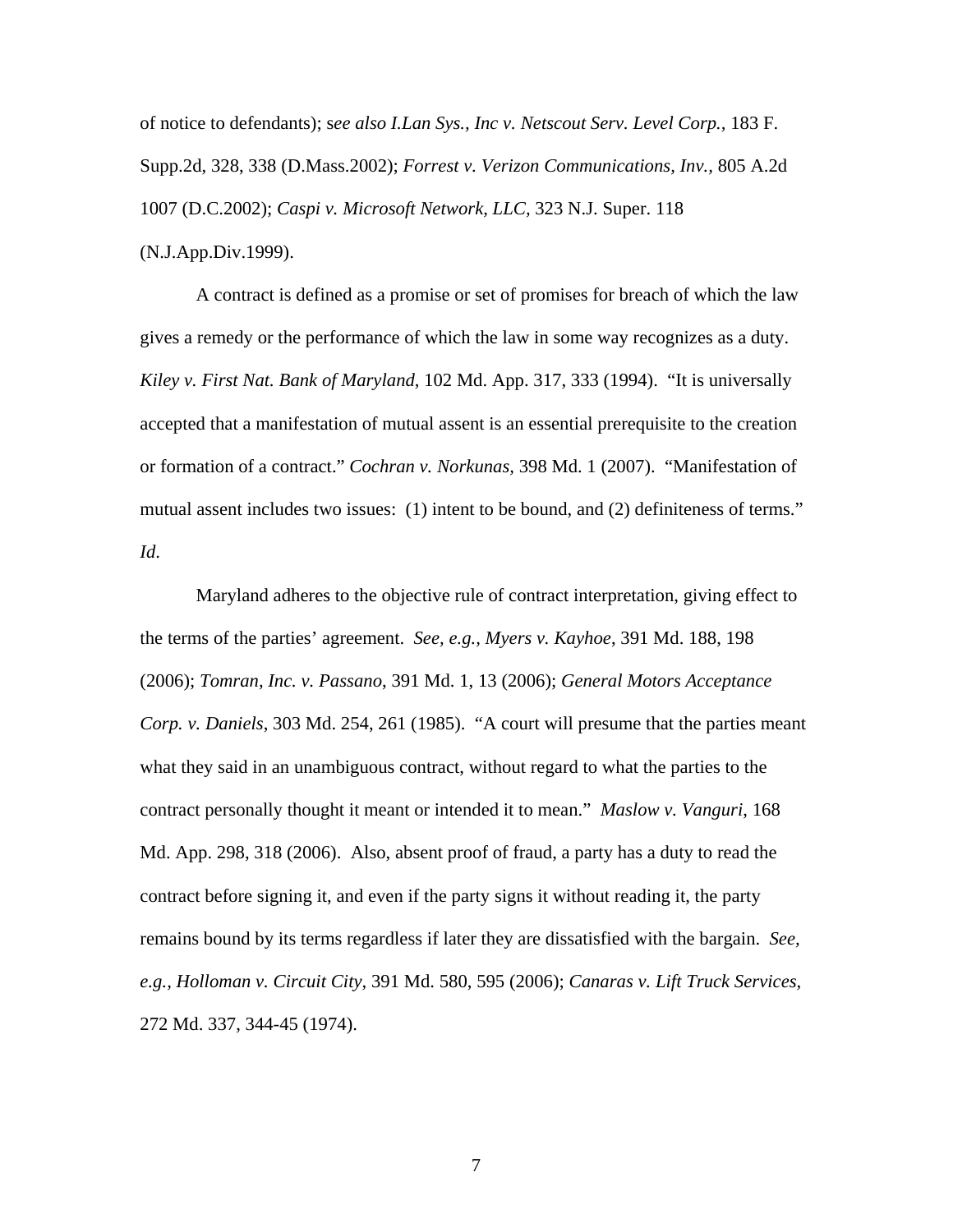A manifestation of assent to be bound need not be in writing. It has long been settled that "an acceptance may be indicated by acts as well as words." *Duplex Envelope Co. v. Baltimore Post Co.*, 163 Md. 596, 605 (1933). In Maryland, "a party's conduct sufficient to manifest acceptance of the terms of a written contract will bind that party to the written contract." *Porter v. General Boiler Casing Co*., 284 Md. 402, 411 (1979); *see also Cochran v. Norkunas*, 398 Md. 1, 23 (2007)(distinguishing between manifestation of acceptance by conduct from acceptance by silence). "Acceptance of an offer can be accomplished by acts as well as words; no formal acceptance is required." *Prince George's County v. Silverman*, 58 Md. App. 41, 57 (1984).

Maryland applies the objective standard as to the formation of contracts. *Ray v. Eurice*, 201 Md. 115, 127 (1952); *National Fire Ins. Co. v. Tongue, Brooks & Co*., 81 Md. App. 217, 225 (1985). In this case, the court finds that defendants accepted the terms of the Agreement when they clicked on the "I Accept" button. *See Moore v. Microsoft Corp*., 741 N.Y.S.2d 91, 92 (N.Y. App. Div. 2002) (holding that that the software license was accepted when the user clicked on the "I Agree" icon); *Motise v. America Online, Inc*., 346 F. Supp. 2d 563 (S.D.N.Y. 2004) (holding that the plaintiff was contractually bound to the terms of his father's AOL account by accessing the account as a sub-licensee); *see also Prod, Inc. v. Zeidenberg,* 86 F.3d 1447 (7th Cir. 1996) (upholding validity of a shrink-wrap license).

 Some courts have invalidated click-wrap agreements as contracts of adhesion. *See Comb v. Paypal, Inc.* 218 F. Supp.2d 1165, 1169 (N.D.Cal.2002). In Maryland, a contract of adhesion is not void per se. *See Walther v. Sovereign Bank*, 386 Md. 412, 430 (2005). Generally, a court will only find that a contract of adhesion is unenforceable if it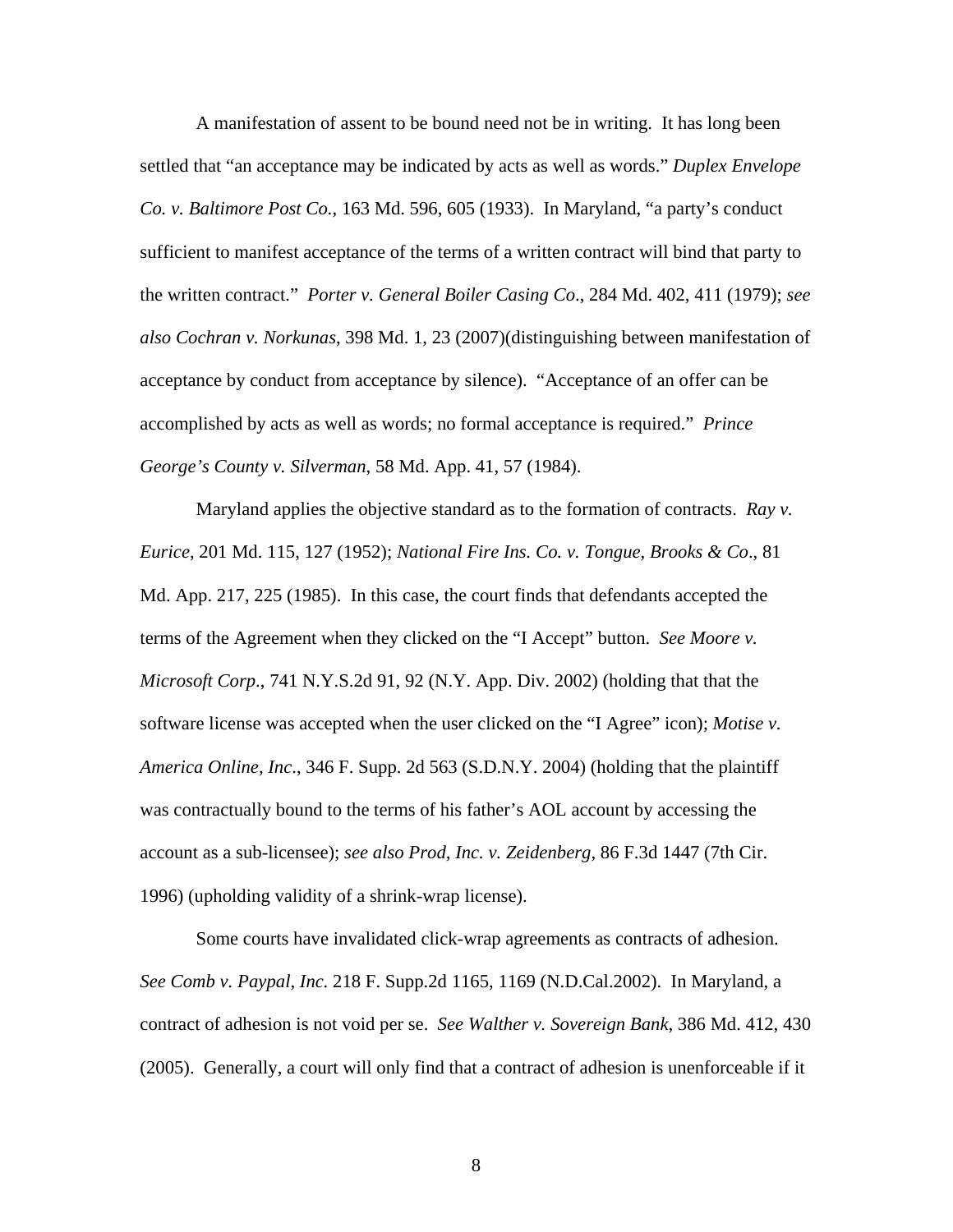is unconscionable. *Id.* An unconscionable contract involves extreme unfairness, "made evident by (1) one party's lack of meaningful choice, and (2) contractual terms that unreasonably favor the other party." *Id.* at 426. (internal citations and quotations omitted). Here, the click wrap agreement was neither a contract of adhesion nor unconscionable. *See DeJohn v. TV Corp. Int'l*, 245 F.Supp.2d 913, 919 (E.D. Ill. 2003).

 Defendants were not forced to sign up for plaintiff's services. Plaintiff's website merely provides a more efficient way to change one's name. The forms needed to effectuate a name change are publically available and can, in many cases, be accessed over the internet. Additionally, when the defendants created the second, fictitious "Mary Jensen" account, they did so for their own benefit – to acquire access to the plaintiff's proprietary information. Therefore, this court concludes that the click-wrap agreement between the defendants and the plaintiff is an enforceable contract because by clicking on the "I Agree" button, the defendants manifested their assent to its terms. *See Moore v. Microsoft Corp.,* 741 N.Y.S.2d 91 at 92.

## **C. Forum Selection Clause of the Agreement**

 The plaintiff's click-wrap agreement contained a forum selection clause, which the plaintiff contends demonstrates that the defendants knowingly and voluntarily selected Maryland law to govern their disputes under the Agreement. Section L of the Agreement provided that: "This Agreement and the rights and obligations of the parties with respect to the Site and the Service will be subject to and construed in accordance with the laws of the State of Maryland, excluding conflict of law principles. You consent to jurisdiction and venue exclusively in the State of Maryland." (Plaintiff Exhibit 6).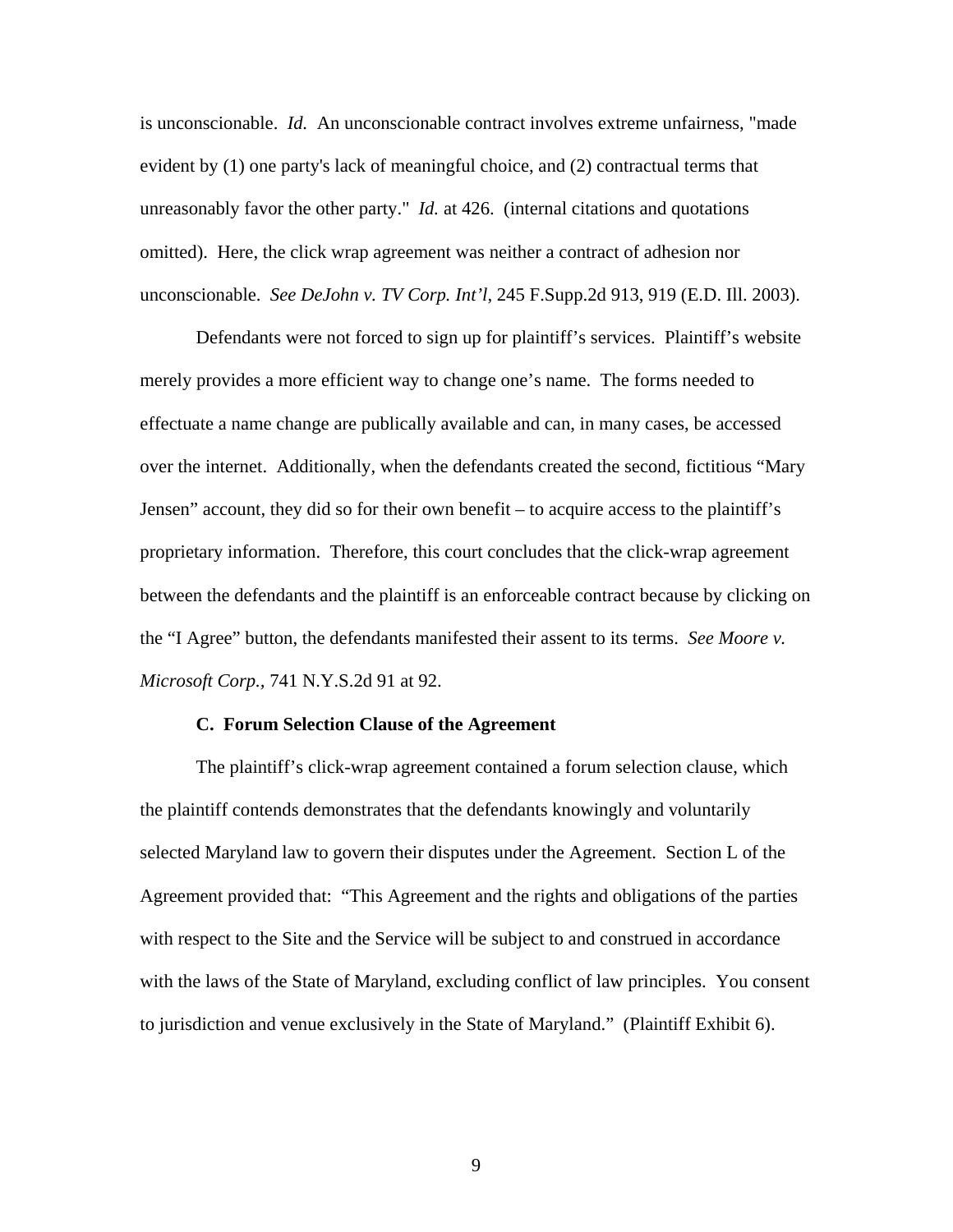Consequently, Blue Bird argues that Maryland should give effect to the parties' choice of jurisdiction and venue. This court agrees.<sup>3</sup>

 The Court of Appeals has held that it is "generally accepted that the parties to a contract may agree as to the law which will govern their transaction, even as to issues going to the validity of the contract." *Kronovet v. Lipchin*, 288 Md. 30, 43 (1980). *See also National Glass, Inc. v. J.C. Penny Properties, Inc*., 336 Md. 606, 610 (1994). Nevertheless, the Court of Appeals has held that the parties' choice is subject to the limitations set forth in RESTATEMENT (SECOND) CONFLICT OF LAWS § 187(2). *See National Glass*, 336 Md. at 610-11; *Kronovet*, 288 Md. at 43 – 47. *See also General Insurance v. Interstate Service Co., Inc*., 118 Md. App. 126, 137-141 (1997); *Labor Ready, Inc. v. Abis*, 137 Md. App. 116, 126-27 (2001); *Lamb v. Northwestern Nat. Life Ins., Co.*, 56 Md. App. 125, 128 (1983); *MCS Services, Inc., v. Coronel*, 2008 MDBT 3, 6-13 (March 4, 2008), 2008 Md. Cir. Ct. LEXIS 3.

In this case, Section 187(1) of the RESTATEMENT (SECOND) OF CONFLICT OF LAWS also is applicable because it provides that "the law of the state chosen by the parties to govern their contractual rights and duties will be applied if the particular issue is one which the parties could have resolved by an explicit provision in their agreement directed to that issue." The Comments to Subsection (1) of Section 187 explain that "the rule of this Subsection is a rule providing for incorporation by reference and is not a rule of choice of law. The parties, generally speaking, have power to determine the terms of their contractual engagements." RESTATEMENT (SECOND) OF CONFLICT OF LAW (1988 Revisions), § 187 (1) cmt. C.

 $\overline{a}$ 

<sup>3</sup> Maryland adheres to the *lex loci contractus* rule. *Kramer v. Bally's Park Place*, 311 Md. 387, 390 (1988). *See also Erie Ins. Exchange v. Heffernan*, 399 Md. 598, 630-31 (2007).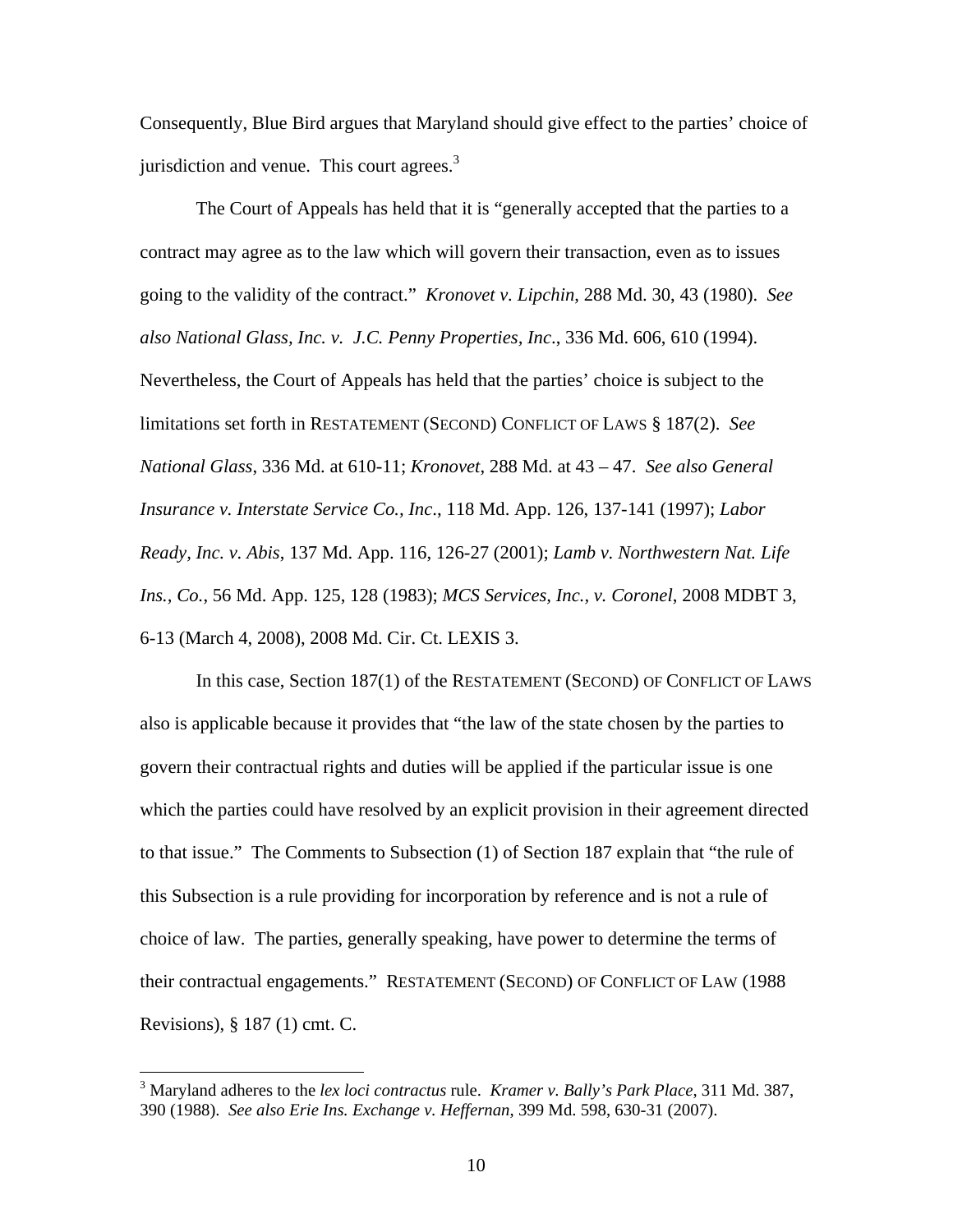The parties have not cited, and the court's research has not disclosed, any Maryland appellate decision declining to give effect to a contractual choice of law clause electing that Maryland law govern the parties' rights under the contract. The court concludes that the forum selection clause in the Agreement is valid.

## **D. Consent to Personal Jurisdiction**

 Plaintiff contends that defendants, Brian Noland and HJN Group, personally, or through the acts of an agent, consented to jurisdiction in the Terms of Use Agreement. The court agrees.

 A partnership is "the unincorporated association of two or more persons to carry on as co-owners a business for profit . . . whether or not the persons intend to form a partnership and whether or not the association is called 'partnership,' 'joint venture,' or any other name." Corps. & Assn's Code Ann. § 9A-202(a). *See also Seaboard Surety Co. v. Richard F. Kline, Inc.*, 91 Md. App. 236 (1992); *Herring v. Offutt,* 266 Md. 593 (1972). Each partner is an agent of the partnership, and each partner has the authority to bind the principal as to matters within the scope of the partnership. Corps. & Assn's Code Ann. § 9A-301(1); RESTATEMENT (THIRD) OF AGENCY § 2.02 (2006); *Lister v. Allen*, 31 Md. 543 (1869); *Garfinkel v. Schwartzman*, 253 Md. 710 (1969).

 The court finds that before October 15, 2007, defendants, Brian Nolan and Antony Radbod, formed a partnership for the purpose of creating an internet namechange service. (Opp. Motion to Dismiss, Pl. Ex. 1; Brian Nolan Depo. 20-28). On October 17, 2007, the court finds that in furtherance of creating the new internet name change service, either Amber Nolan or Brian Nolan, logged onto the secure areas of the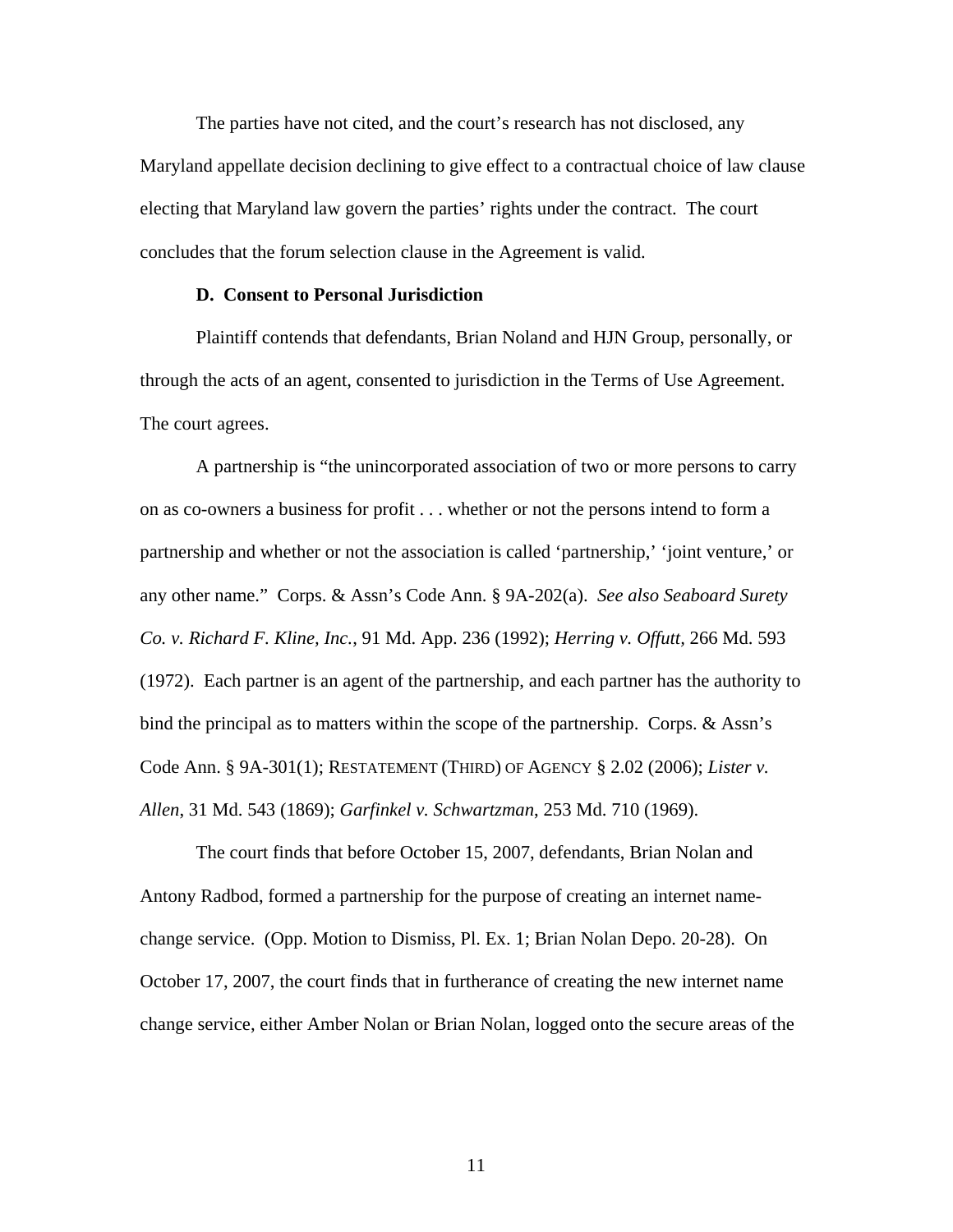plaintiff's website and accessed the driver's license forms for all 50 states and the District of Columbia. (Pl. Ex. 1).

 The court also finds that on October 25, 2007, either Brian Nolan or Antony Radbod, acting in furtherance of their joint effort to collect name change forms and instructions, purchased plaintiff's service and consented to the Agreement of terms and conditions. (Pl. Ex. 2). The fictitious account of "Mary Jensen" was created using Brian Nolan's email address and Brian Nolan's computer. (Opp. Motion to Dismiss, Pl. Ex. 2).<sup>4</sup> Thereafter, defendants used the account to access the secure area of the plaintiff's website, including the name change forms and instructions for 24 states. (Opp. Motion to Dismiss, Pl. Ex. 3).

 Additionally, Brian Nolan used several of the forms and instructions accessed by the defendants, *verbatim*, on defendant, HJN Group's website, www.namebirdie.com. For example, Blue Bird's website contained a mistake regarding the fee for changing both the Minnesota State Driver's License (Pl. Ex. 7) and the Ohio State Driver's License (Pl. ex. 9), as well as an outdated form for the Virginia Driver's License (Pl. Ex. 8); defendant, HJN Group's website, www.namebirdie.com contained the exact same mistakes. Additionally, Brian Nolan copied plaintiff's Terms of Use Agreement, word for word (except for the jurisdictional provision) for use on the HJN website, the exact Agreement which he now claims can not bind him to adjudication in Maryland.

 The court finds that after business relations between Brian Nolan and Antony Radbod soured, Brian Nolan, along with two additional investors, created HJN Group,

 $\overline{a}$ 

 $4$  Exhibit 2 is a screen shot of the acknowledgment of the purchase which would display after a subscriber has signed up for the service and accepted the terms and use agreement. The screen shot was produced by Defendant, Brian Nolan, who testified at his deposition that he printed the acknowledgement from his computer and kept it among his records. (Brian Nolan Dep. 29-30).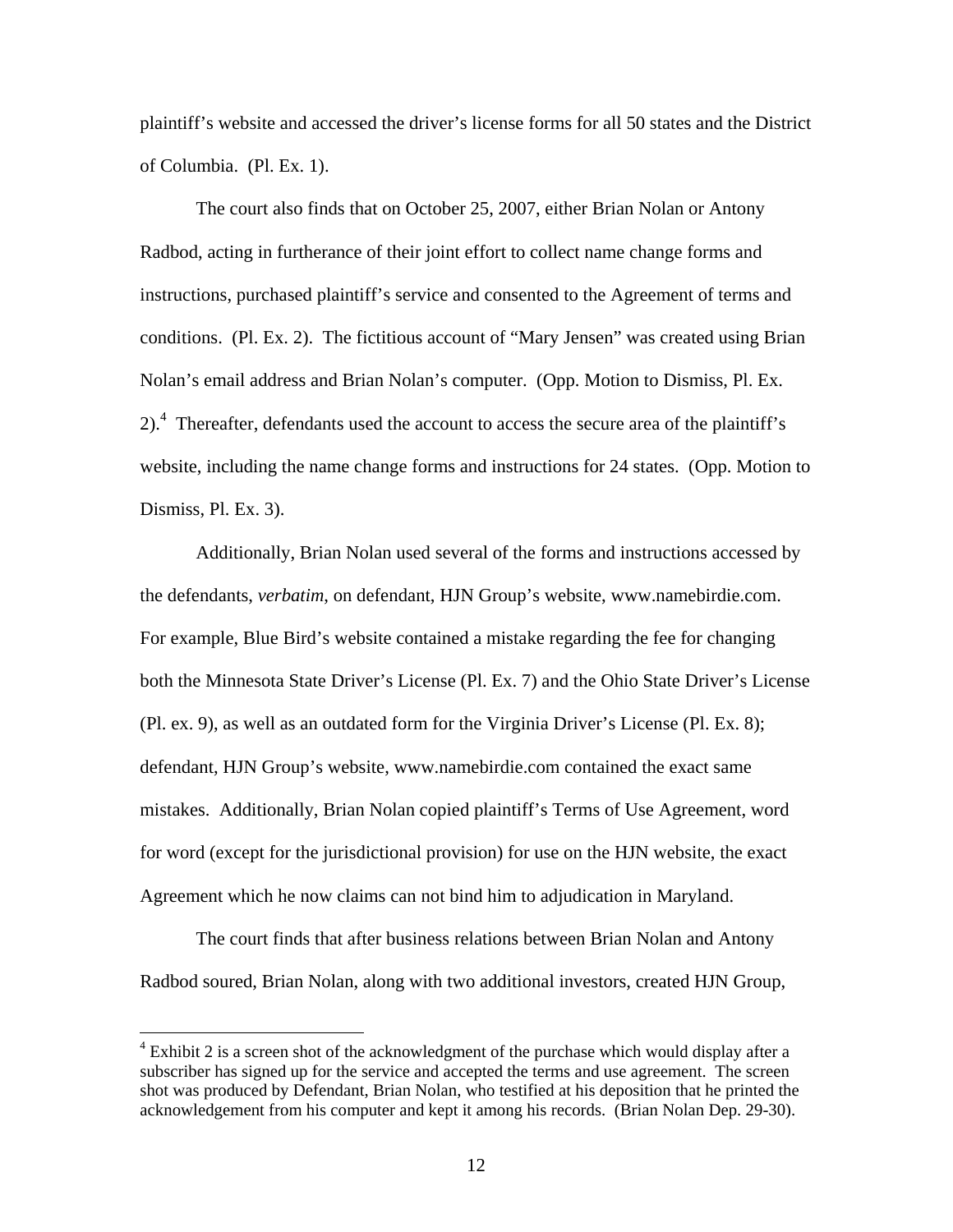LLC, which in turn produced the website www.namebirdie.com. The Court of Appeals has stated that:

In a case involving a partnership, the contract of partnership constitutes all of its members as agents of each other and each partner acts both as a principal and as the agent of the others in regard to acts done within the apparent scope of the business, purpose and agreement of the partnership or *for its benefit*.

*Kay v. Gitomer*, 253 Md. 32, 38 (1969) (citing *Phillips v. Cook*, 239 Md. 215, 219-20 (1965)) (emphasis added). HJN Group directly benefited from the improper retrieval and subsequent misuse of information from the plaintiff's website. Accordingly, Brian Nolan and HJN Group are bound by the consent to jurisdiction terms of the Agreement.

 Plaintiff also contends that the court may properly exercise personal jurisdiction over defendants, Brian Nolan and HJN Group, pursuant to the conspiracy theory of jurisdiction; this court agrees. Maryland recognizes the conspiracy theory of jurisdiction as articulated in *Cawley v. Bloch*, 544 F. Supp. 133 (D. Md. 1982). *Mackey v. Compass Marketing, Inc.,* 391 Md. 117, 121 (2006).

 The conspiracy theory of jurisdiction is based on two principles: "(1) that the acts of one co-conspirator are attributable to all co-conspirators, and (2) that the constitutional requirement of minimum contacts between non-resident defendants and the forum can be met if there is a substantial connection between the forum and a conspiracy entered into by the defendants." *Id.* at 129 (citing *Cawley*, 544 F. Supp. at 135).

 It is well established that a conspirator can be liable for the conduct of a coconspirator. A civil conspiracy has been defined in Maryland as "a combination of two or more persons by an agreement or understanding to accomplish an unlawful act or to use unlawful means to accomplish an act not in itself illegal, with the further requirement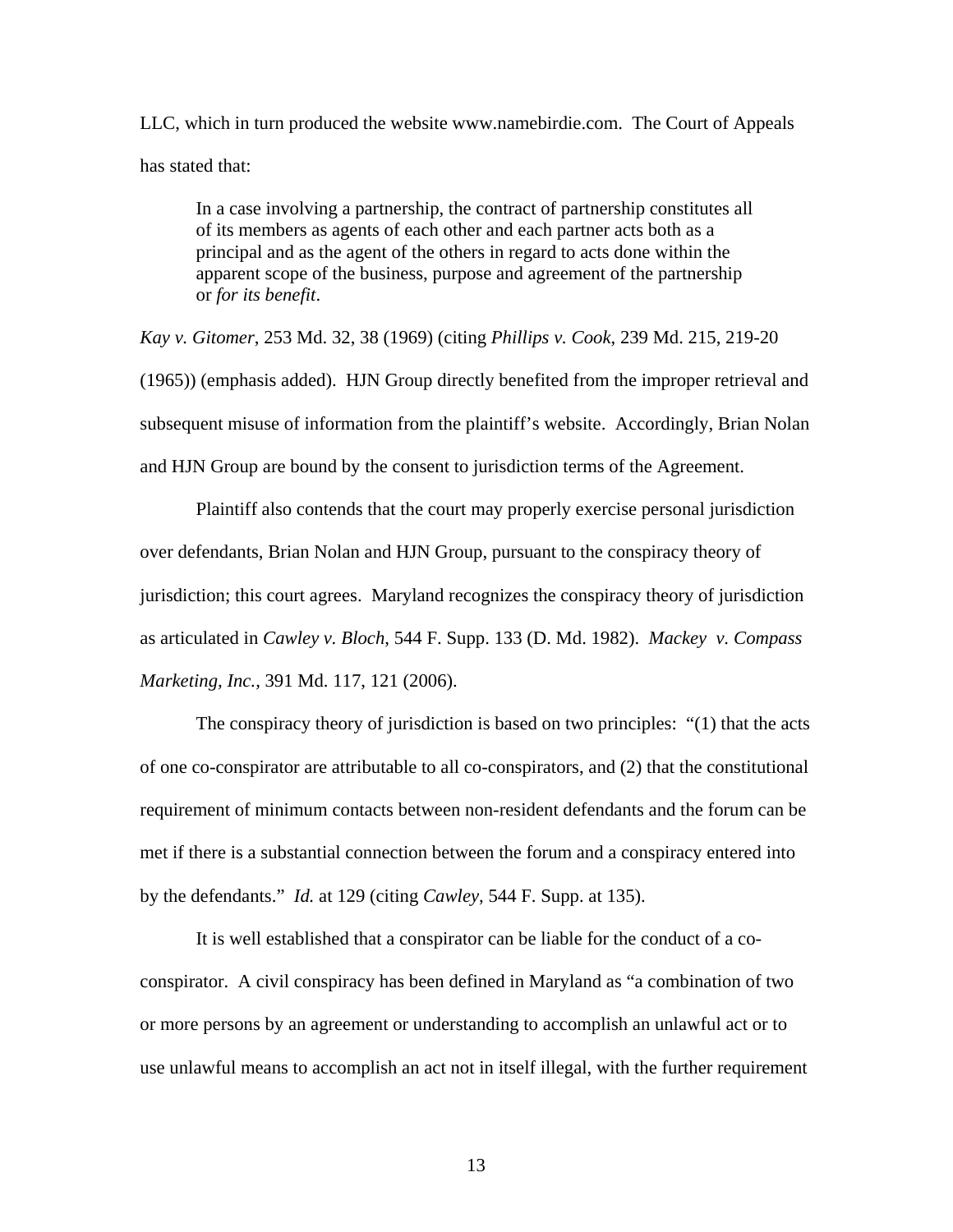that the act of the means employed must result in damages to the plaintiff." *Id.* at 128 (citing *Hoffman v. Stamper*, 385 Md. 1, 24 (2005) (quoting *Green v. Wash. Sub. San. Comm'n*, 259 Md. 206, 221 (1970))).

 Under the conspiracy theory of jurisdiction, a co-conspirator can become subject to personal jurisdiction in the forum state, even if they have no direct contacts, when "(1) two or more individuals conspire to do something (2) that they could reasonably expect to lead to consequences in a particular forum, if (3) one co-conspirator commits overt acts in furtherance of the conspiracy, and (4) those acts are of a type which, if committed by a non-resident to personal jurisdiction under the long-arm statute of the forum state . . . ." *Id.* at 129.

 In this case, the facts show that defendants, Antony Radbod and Brian Nolan, in his personal capacity and as an executive member of HJN Group, conspired to access secure areas of plaintiff's website to misappropriate plaintiff's trade secrets and compete unfairly by using the information on a commercially competing website. The court finds that the conduct undertaken either directly by the individual defendants or through their agents was intentionally targeted and focused on plaintiff, a Maryland limited liability company with its principal place of business in Maryland. This purposeful targeting of a Maryland company put defendants on actual and constructive notice that their actions could lead to consequences in the state of Maryland. Therefore, pursuant to the alternative grounds of the conspiracy theory of jurisdiction, the court may properly exercise personal jurisdiction over the defendants, Brian Nolan and HJN Group.

# **E. Jurisdiction Pursuant to Maryland's Long Arm Statute**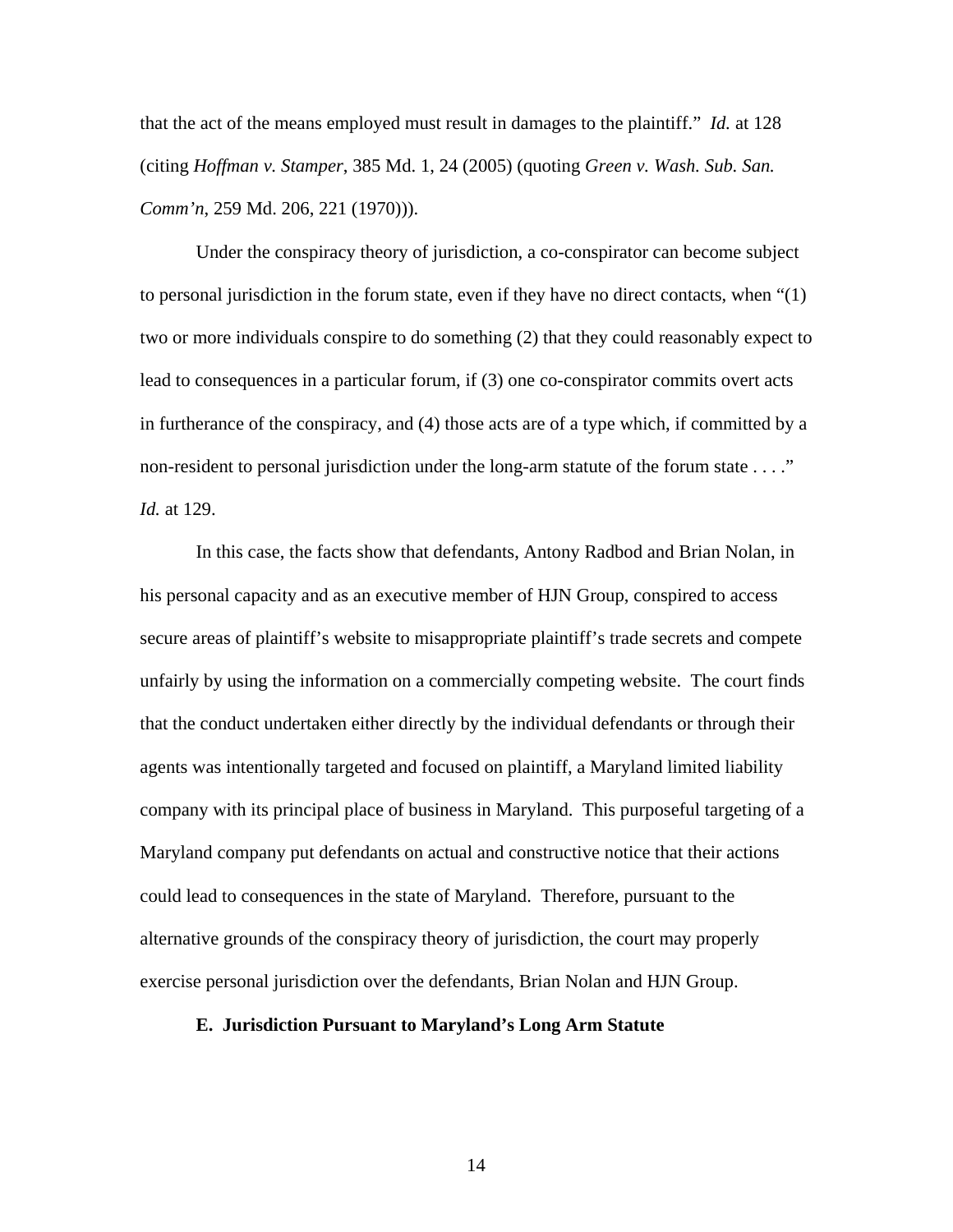As additional means of exercising personal jurisdiction over the defendants, plaintiff contends that Brian Nolan and HJN Group are subject to the personal jurisdiction of Maryland courts pursuant to section  $6-103(b)(1)$  and  $(3)$  of the Maryland Long Arm State; this court agrees. The relevant sections provide that "a court may exercise personal jurisdiction over a person, who directly or by an agent transacts any business or performs any character of work or service in the State." § 6-103(b)(1) of the Courts and Judicial Proceedings Article (2002). Maryland courts have interpreted the phrase "transacts any business" to refer to any "purposeful activity" within the state. *See Novack v. National Hot Rod Assoc.*, 247 Md. 350 (1967); *Van Wagenberg v. Van Wagenberg*, 241 Md. 154, 166 (1966) ("the phrase 'transaction of any business' includes, but is not limited to, contracts of any kind made within the state, and 'purposeful activity' of any kind, within the state."); *see also Snyder v. Hampton Industries, Inc.,* 521 F. Supp. 130, 141 (D. Md. 1981), *aff'd*, 758 F.2d 649 (4th Cir. 1985).<sup>5</sup> Section 6-103(b)(3) provides that "a court may exercise personal jurisdiction over a person, who directly or by an agent causes tortuous injury in the State by an act or omission in the State." § 6- 103(b)(3).

 Both statutes apply to computer information in the same manner as they apply to goods and services. § 6-103(c)(2). Computer information is "information in electronic form which is obtained from or through the use of a computer or which is in a form capable of being processed by a computer."  $\S 22-102(a)(10)$  of the Commercial Law Article (2002).

 $\overline{a}$ 

<sup>5</sup> The Court of Special Appeals has accepted *Snyder's* view that a non-resident may transact business in Maryland even if he never entered the state, either personally or through an agent. *Sleph v. Radke*, 76 Md. App. 418, 427, *cert. denied*, 314 Md. 193 (1986); *see also Capital Source Finance, LLC v. Delco Oil Co*., 520 F. Supp.2d 684, 691 (D. Md. 2007).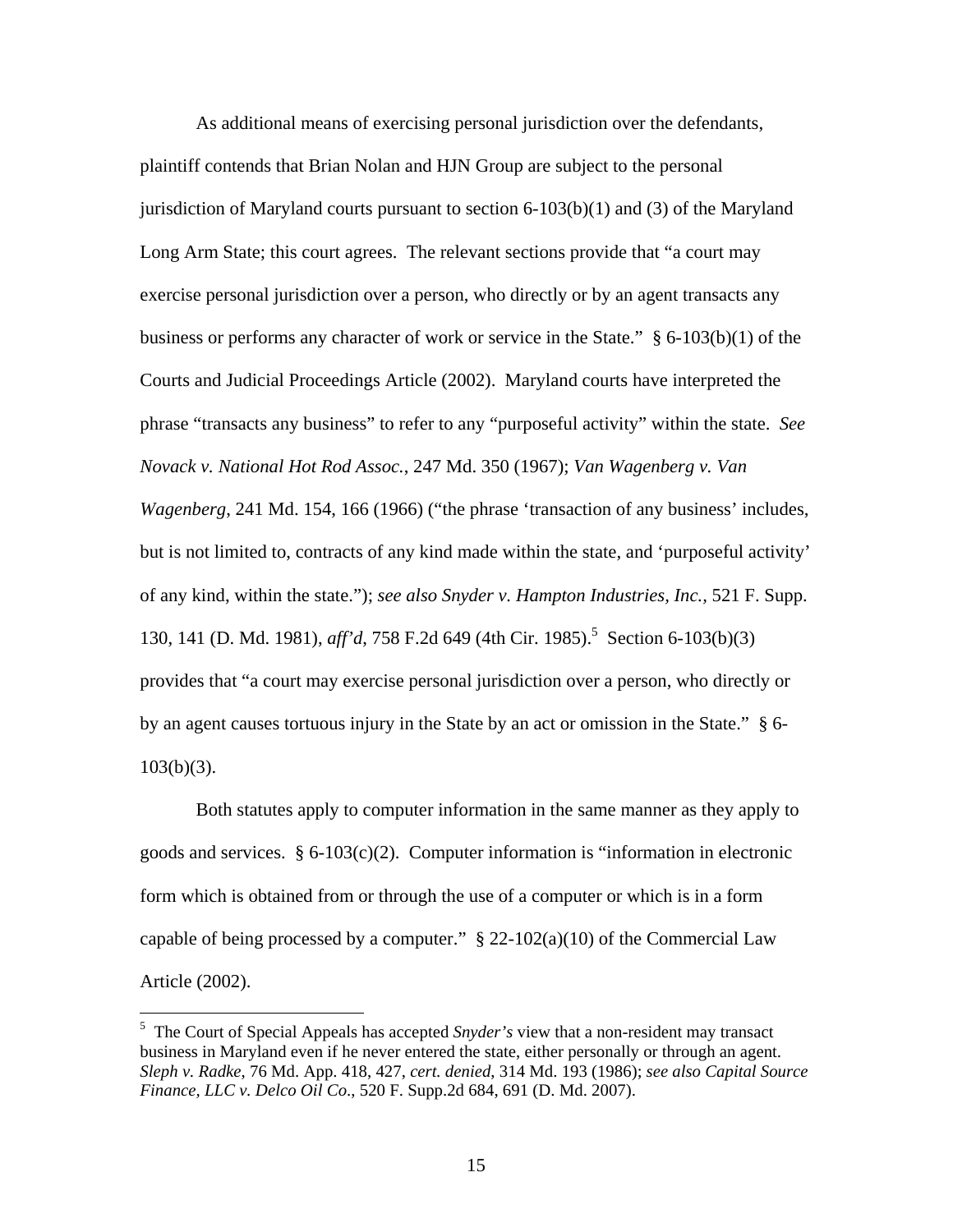Because the defendants' contacts with Maryland form the basis for the suit, plaintiff has elected to pursue jurisdiction on the grounds of specific jurisdiction.<sup>6</sup> The Court of Appeals, adopting the Fourth Circuit's three-part test for determining whether specific jurisdiction exists, held that:

In determining whether specific jurisdiction exists, we consider (1) the extent to which the defendant has purposefully availed itself of the privilege of conducting activities in the State; (2) whether the plaintiffs' claims arise out of those activities directed at the State; and (3) whether the exercise of personal jurisdiction would be constitutionally reasonable.

*Beyond Sys.*, 388 Md. at 26 (citing *Carefirst of Md., Inc. v. Carefirst Pregnancy Ctrs., Inc.,* 334 F.3d 390, 397 (4th Cir. 2003)).

 With regard to the first requirement, purposeful availment, the Court of Appeals, relying on *World-Wide Volkswagen*, held that "if a defendant's activities are such that the defendant can reasonably anticipate being subject to suit in a forum by virtue or his or her intentional acts, the defendant has purposefully availed itself of privilege of conducting activities within the forum." *Mackey*, 391 Md. at 135; *see also World-Wide Volkswagen*, 444 U.S. at 297. The purposeful availment hurdle also is overcome when the defendant's contacts with the forum state are such that "he should reasonably anticipate being haled into court there." *Taylor v. CSR, Ltd.* 181 Md. App. at 378 (quoting *Burger King Corp. v Rudzewicz*, 471 U.S. 462, 475 (1985).

<sup>&</sup>lt;sup>6</sup> Many of defendants' arguments as to why personal jurisdiction is not proper rely on the premise that jurisdiction would be exercised solely on the basis of defendants' own internet business transactions with Maryland residents. For example, Brian Nolan stated that namebirdie.com provided name change services to approximately five (5) Maryland residents. (Brian Nolan Depo. 60). Namebirdie.com has recently ceased providing name change services to Maryland residents, even though the website still boasts the capability to help brides in all 50 states plus the District of Columbia. Because the facts of this case provide a variety of reasons why personal jurisdiction is proper, a discussion of the defendants' own attempts to direct business into Maryland seems to be unnecessary and excessive.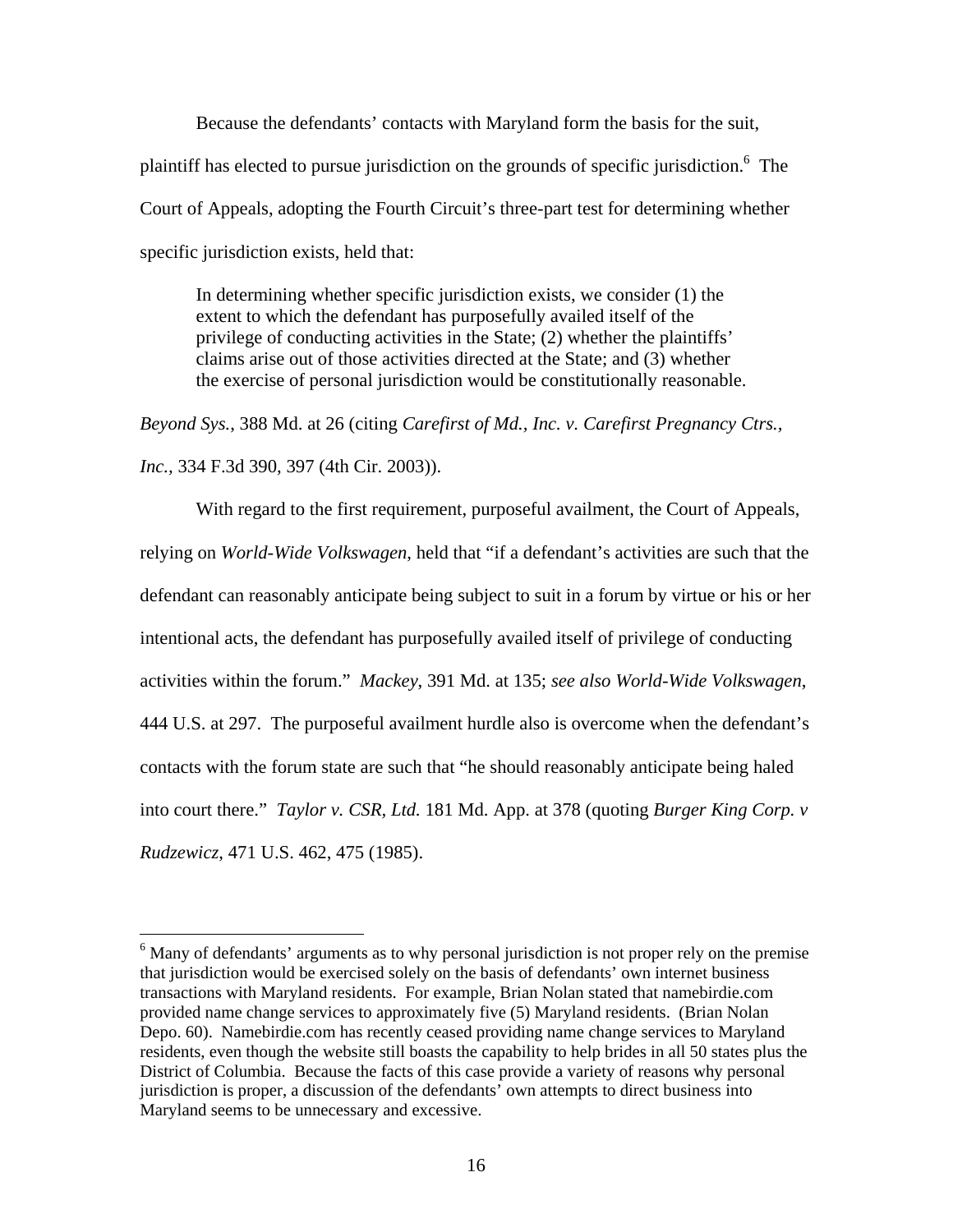The Court of Special Appeals has held that "where the case involves torts that create causes of action in a forum state . . . the threshold for purposeful availment is lower. The defendant allegedly causing harm in the state may understandably have sought no privileges there; instead the defendant's purpose may be said to be the targeting of the forum state and its residents." *Marycle, LLC et al. v. First Choice Internet, Inc.*, 166 Md. App. 481, 509 (2006) (*citing Digital Equip. Corp. v. AltaVista Tech., Inc.,* 960 F.Supp. 456, 469 (D. Mass. 1997).

 Plaintiff contends that because the defendants knew that they (1) fraudulently entered the secure areas of plaintiff's Maryland website; (2) stole proprietary information from the Maryland company; (3) used the improperly obtained information in furtherance of a conspiracy to unfairly compete with plaintiff; and (4) caused harm to the plaintiff by redirecting plaintiff's customers from the Maryland based website to defendants' website, then defendants have effective purposely availed themselves of conducting business activities in Maryland. The court agrees.

 The court finds that there is no significant difference between misappropriating proprietary information on the internet and misappropriating proprietary information from a brick and mortar establishment. Maryland courts will not allow defendants to hide behind their computer screens when they knowingly transact business with a Maryland company or cause tortuous injury in the state of Maryland, as did the defendants in this case. "Whether the entry to the State was real or virtual should not matter; traditional notions of justice apply to both traditional and novel avenues of attack." *Cole-Tuve,* 342 F. Supp. 2d at 369.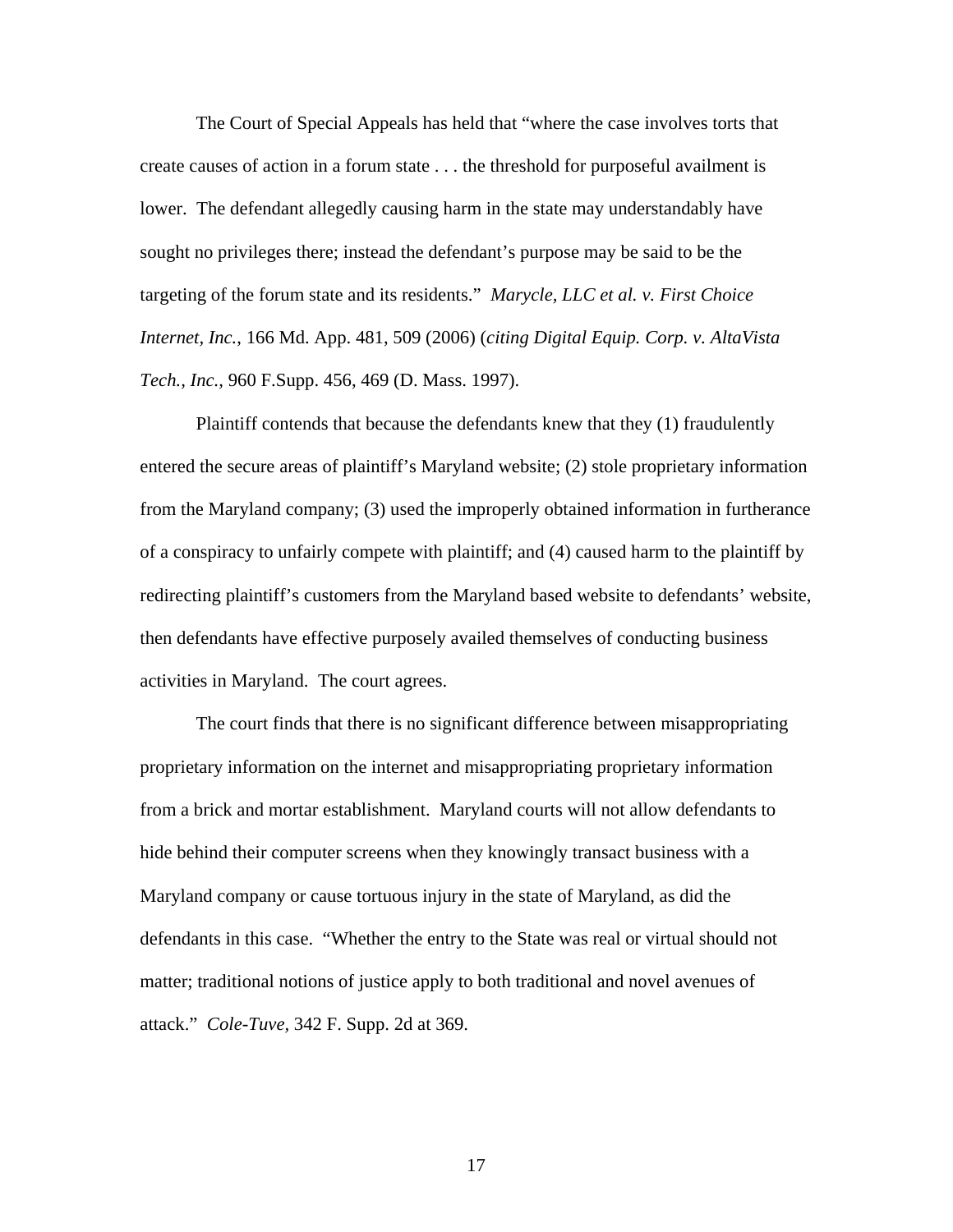The court must next determine whether the cause of action arises from defendants' activities in Maryland. "If a defendant's contacts with the forum state are related to the operative facts of the controversy, then an action will be deemed to have arisen from those contacts." *Marycle*, 166 Md. App. at 504 (2006) (quoting *CompuServe, Inc. v. Patterson*, 89 F.3d 1257, 1267 (6th Cir. 2006)); *see also Creech v. Roberts*, 908 F.2d 75, 80 (6th Cir. 1990) ("An action will be deemed *not* to have arisen from the defendant's contacts with the forum state only when they are unrelated to the operative facts of the controversy.").

 Here plaintiff's lawsuit is centered on allegations that another company, partnership, or individuals wrongfully obtained and copied proprietary information. Defendants' alleged unauthorized access and subsequent misappropriation forms the sole basis of this lawsuit. Accordingly, this Court finds that plaintiff's cause of action arises from defendants' contacts with the forum state.

 As to the third prong, once purposeful availment has been established, a defendant must make a "compelling case" that it is unreasonable or unfair to require it to defend a suit out of state. *Marycle*, 116 Md. at 510 (citation omitted). Defendants' only argument that jurisdiction would be unreasonable is their unfounded allegation that the sole basis for the action being filed in Maryland state court is convenience to the plaintiff. When a Maryland company is harmed, it is only natural for the Maryland company to bring suit in a Maryland court. Here, defendants had actual notice that any disputes or breaches of the Agreement would be adjudicated in a Maryland court. Convenience might be a byproduct of the venue of this action, but it is in no way the sole basis for exercising personal jurisdiction over the defendants.